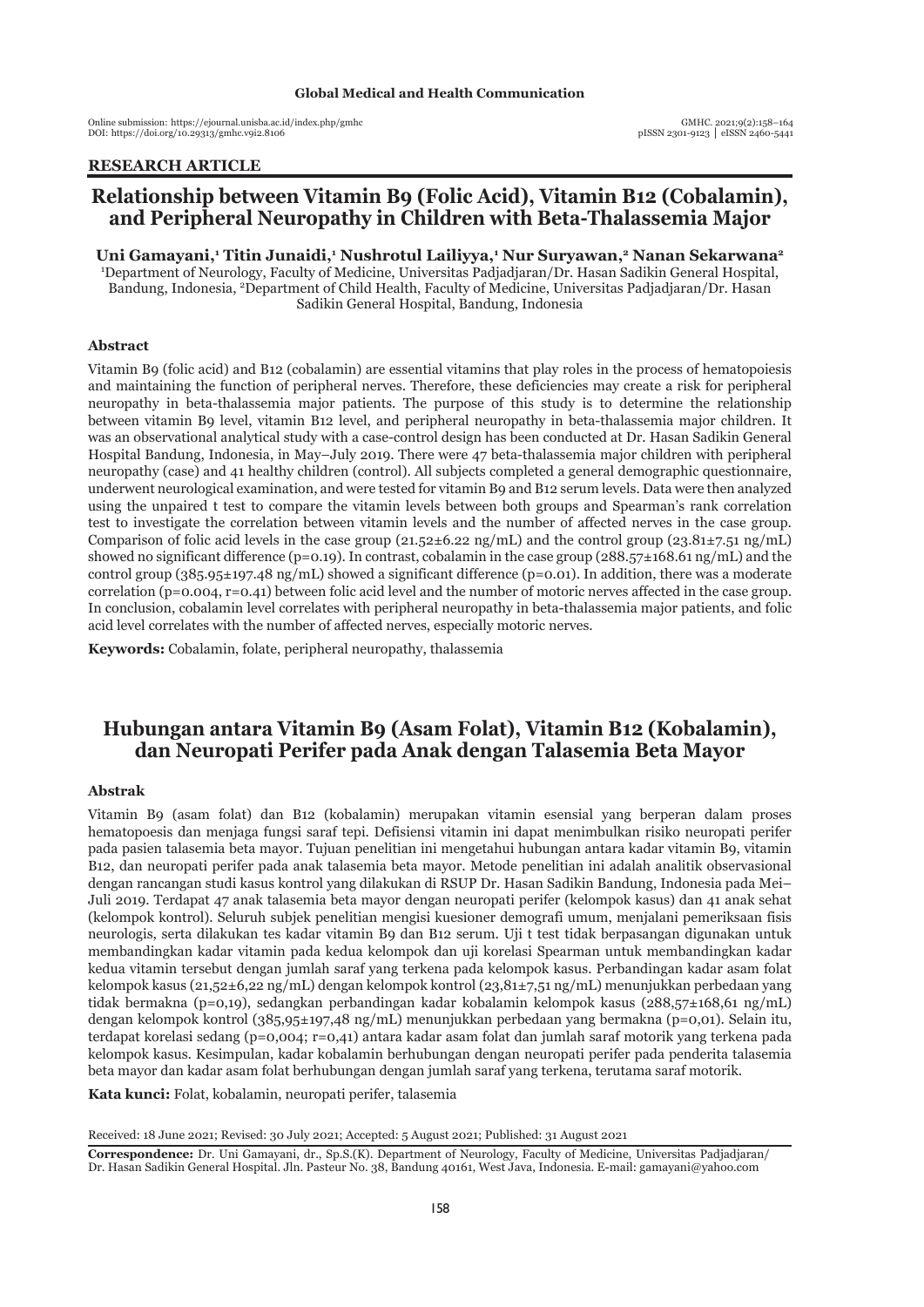#### **Introduction**

Vitamin B, especially are vitamin B1 (thiamine), B6 (pyridoxine), B9 (folic acid), and B12 (cobalamin), has the function of maintaining the development and integrity of the nervous system, especially the peripheral nervous system.<sup>1,2</sup> Thalassemia is a hereditary blood disorder in the form of impaired synthesis of alpha or betaglobin chains, with beta-thalassemia major as the most severe clinical form.3 Indonesia is one of the countries included in the thalassemia areas, with the number of carriers reaching  $5-10\%$ . West Java, as the most populated province in Indonesia, currently has approximately 445 people with beta-thalassemia.4,5

The life expectancy of people with thalassemia increases with the availability of routine blood transfusions and iron chelation therapy. It also means that the possibility that they experience complications also increases. Neurological complications experienced by these patients may affect central and peripheral nerves. Several neurological disorders have been reported in the peripheral nervous system, one of which is peripheral neuropathy.6,7

Peripheral neuropathy is a neurological complication with a reasonably high incidence with symptoms often missed by the patients, especially in younger patients. It is not included in one of the focuses in the management of children with thalassemia.<sup>7</sup> With age, peripheral neuropathy symptoms will worsen and interfere with daily activities, thus reducing the quality of life of the patients, especially when accompanied by neuropathic pain. Therefore, it is necessary to evaluate peripheral nerves in thalassemia patients to provide appropriate interventions to maintain the quality of life of people with thalassemia.8 Nerve conduction study, or NCS, is an electrophysiological examination that can detect disorders of the peripheral nerves, both in motor and sensory nerves, and helps to establish the diagnosis of peripheral neuropathy. This type of examination is necessary because peripheral neuropathy is often subclinical. Abnormal NCS images can also be found in people who have not shown symptoms and or signs of neuropathy, making it useful for early detection of peripheral nerve disorders in patients with beta-thalassemia major.<sup>6</sup>

Peripheral neuropathy in people with thalassemia can be caused by various etiologies,

including anemia, high ferritin level, and vitamin B deficiency. In 2015, there were 447 children with beta-thalassemia major undergoing blood transfusions at the Thalassemia Clinic of Dr. Hasan Sadikin General Hospital Bandung, Indonesia. Dewi et al.9 in 2017 and Gamayani et al.10 in 2019 investigated the incidence of peripheral neuropathy in thalassemia patients treated at Dr. Hasan Sadikin General Hospital. Dewi et al.9 studied 50 beta-thalassemia major patients aged 8–14 years and discovered that hemoglobin and ferritin levels are linked to 98 percent of peripheral neuropathy features in the Nerve Conduction Study (NCS). In 2019, Gamayani et al.<sup>10</sup> showed that persistent anemia and iron deposition are related to a significant peripheral neuropathy prevalence in adult patients. However, those previous studies did not examine cobalamin and folic acid levels, that those levels were unknown in their study subjects. Based on the description of the background above, the purpose of this study is to determine the relationship between vitamin B9 (folic acid), vitamin B12 (cobalamin), and peripheral neuropathy in beta-thalassemia major children.

#### **Methods**

This study used a case-control approach to study children with beta-thalassemia major presented to the Pediatric Thalassemia Clinic of Dr. Hasan Sadikin General Hospital Bandung, Indonesia, who met the inclusion and exclusion criteria. Subjects included were children aged 8–18 years, diagnosed with peripheral neuropathy based on NCS examination, had a mean pre-transfusion Hb level of  $\langle 10 \text{ g}/dL \text{ with a mean serum ferritin} \rangle$ level of 1,000 μg/L in the last six months, had normal nutritional status according to the WHO's body mass index, and children and parents were willing to participate in the study.

Subjects in the control group were of the same age as the subjects in the case group. However, they were not diagnosed with peripheral neuropathy based on anamnesis and physical examination and had hemoglobin and ferritin levels within normal limits. Exclusion criteria for both case and control groups were the presence of hearing loss, visual disturbances, neurological deficits leading to suspicion of an intracranial lesion. In addition, they had a history of chronic infectious disease, had a history of autoimmune disease or malignancy, and had a history of using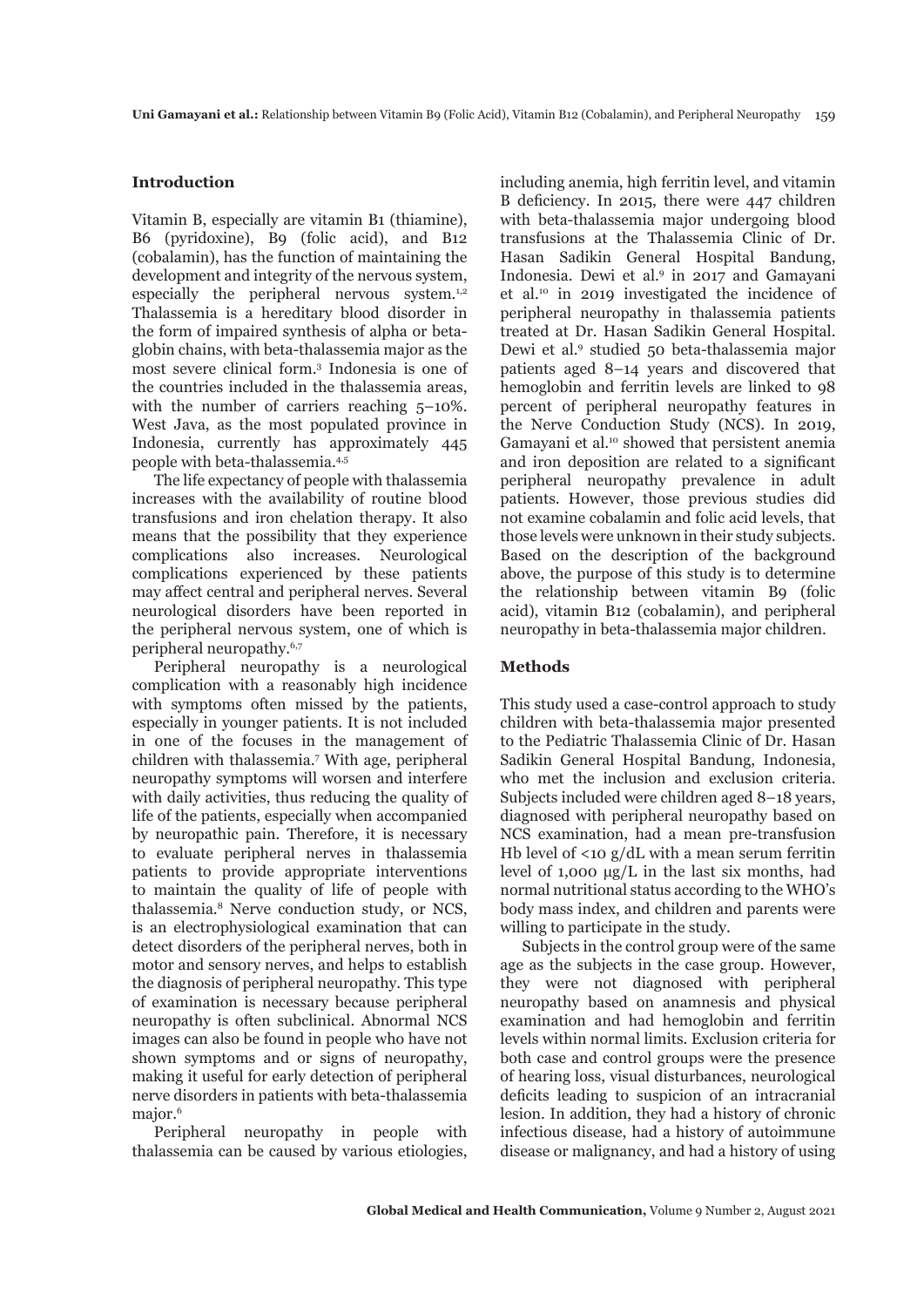drugs that cause peripheral neuropathy such as chemotherapy agents (vincristine) or tuberculosis drugs (isoniazid). This study was performed from May to August 2019 and approved by the Universitas Padjadjaran Research Ethics Committee through the issuance of ethical clearance number: 588/UN6.KEP/EC/2019.

Data on the characteristics of the subjects were obtained from medical records, anamnesis, physical and laboratory examinations, and NCS examination results from the neurophysiology laboratory of the hospital. Data collected were then processed using SPSS for Windows version 24.00. Both groups were tested using the unpaired t test to compare the vitamin levels between both groups and Spearman's rank correlation test to investigate the correlation between vitamin levels and the number of affected nerves in the case group. The relationship was considered significant if the p value was ≤0.05.

## **Results**

Forty-seven children were included in this study as the case subjects with characteristics as listed in Table 1. Sensory symptoms resulting from history taking were reported in five individuals (11%) and included numbness, discomfort, and tingling. There were no motor complaints found. Four participants (7%) had sensory impairments in the form of glove and stocking hypesthesia, as determined by neurological testing. There was no evidence of a motor deficiency, on the other hand. In eight patients, physiological responses were found to be reduced (17%).

Table 1 presents the description of the characteristics of the case group subjects based on age, gender, motor and sensory symptoms, and the number of affected nerves based on NCS examination. The mean age of the case group was 13.27±1.79 years, with more or less equal gender distribution between males and females. Based on the previous NCS examination, the average number of sensory nerves affected from the six nerves examined was 1.44±1.79. In comparison, examination on eight motor nerves demonstrated that more than 3.04±1.81 nerves were affected.

The control group in this study consisted of 41 healthy children. The comparison of the characteristics between the case and control groups is listed in Table 2. Table 2 describes the comparison between the characteristics of the

**Table 1 Case Group Characteristics** 

| <b>Characteristics</b>                 | <b>Mean</b> ±SD  | $n=47(%)$ |
|----------------------------------------|------------------|-----------|
| Age (year)                             | $13.27 \pm 1.79$ |           |
| Gender                                 |                  |           |
| Male                                   |                  | 26(55)    |
| Female                                 |                  | 21(45)    |
| Sensory symptoms                       |                  |           |
| Yes                                    |                  | 5(11)     |
| $\rm No$                               |                  | 42 (89)   |
| Motor symptoms                         |                  |           |
| Yes                                    |                  | 0(0)      |
| N <sub>0</sub>                         |                  | 47(0)     |
| <b>Abnormal NCS results</b>            |                  |           |
| Sensory                                |                  |           |
| Yes                                    |                  | 47(100)   |
| $\rm No$                               |                  | 0(0)      |
| Motor                                  |                  |           |
| Yes                                    |                  | 47(100)   |
| N <sub>0</sub>                         |                  | O(O)      |
| Number of abnormal nerves based on NCS |                  |           |
| Sensory                                | $1.44 \pm 1.79$  |           |
| Motor                                  | $3.04 \pm 1.81$  |           |

**Global Medical and Health Communication,** Volume 9 Number 2, August 2021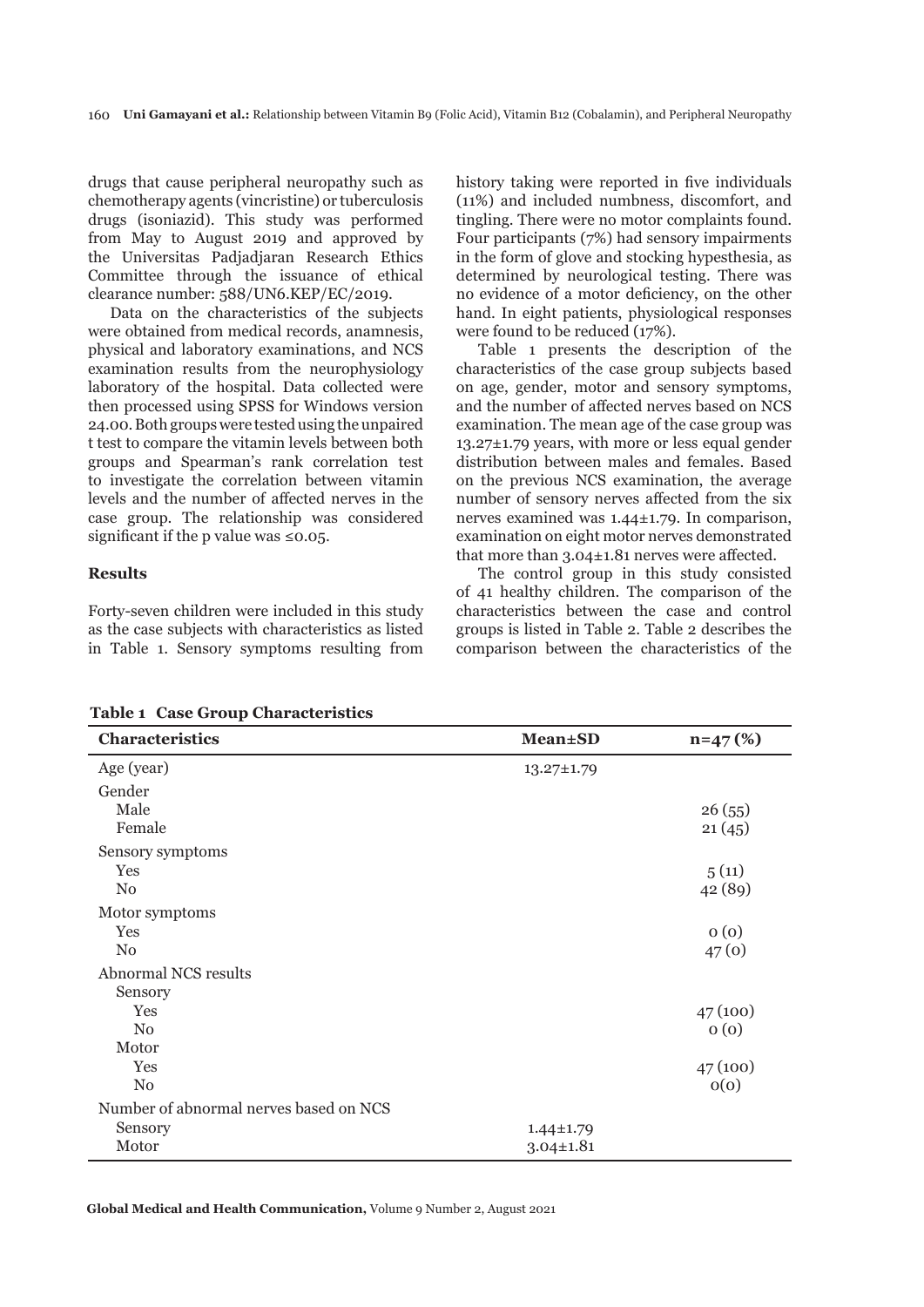| Characteristics                      | $Case(n=47)$     | Control $(n=41)$  | p Value     |
|--------------------------------------|------------------|-------------------|-------------|
| Age (year)                           |                  |                   | 0.710       |
| $Mean \pm SD$                        | $13.27 \pm 1.79$ | $13.19 \pm 1.77$  |             |
| Median                               | 13.00            | 13.00             |             |
| Range (min-max)                      | $10.00 - 17.00$  | $11.00 - 18.00$   |             |
| Gender                               |                  |                   | 0.940       |
| Male                                 | 26(55%)          | 23(56%)           |             |
| Female                               | 21(45%)          | 18 (44%)          |             |
| Folic acid/vitamin B9 levels (ng/mL) |                  |                   | 0.190       |
| $Mean \pm SD$                        | $21.52 \pm 6.22$ | $23.81 \pm 7.51$  |             |
| Median                               | 20.70            | 21.90             |             |
| Range (min-max                       | $11.90 - 41.50$  | $12.50 - 43.30$   |             |
| Cobalamin/vitamin B12 levels (ng/mL) |                  |                   | $0.010^{*}$ |
| $Mean \pm SD$                        | 288.57±168.61    | 385.95±197.48     |             |
| Median                               | 252.60           | 324.20            |             |
| Range (min-max)                      | 98.40-792.40     | $100.10 - 871.30$ |             |

**Table 2 Comparison of Case and Control Group Characteristics**

Note: \* p value<0.05 significant

case and control groups based on age, sex, folic acid levels, and cobalamin levels. There was no significant difference in age, sex, and folic acid levels between the two groups. In contrast, a significant difference was seen in the cobalamin level.

Table 3 demonstrates that there was a significant correlation between the folic acid level and the number of motor nerves affected. Table 4 demonstrates that there was no correlation between cobalamin level and the number of nerves affected.

#### **Discussion**

Subjects of this study were 8–18 years old, making it possible to do accurate anamnesis and neurological examination. No significant differences in gender, age, and BMI between case and control subjects were found; hence, the two groups were deemed comparable.

A ferritin level serum of >1,000 g/L and Hb<10 g/dL are considered the most common factors that cause long-term complications in thalassemia patients undergoing regular

**Table 3 Correlation between Folic Acid Level and Number of Affected Sensory and Motor Nerves based on NCS in Case Group** 

| <b>Variables</b>                                       | <b>Correlation</b> | ĸ.    | <b>p</b> Value |
|--------------------------------------------------------|--------------------|-------|----------------|
| Folic acid level and number of sensory nerves affected | Spearman           | 0.157 | 0.293          |
| Folic acid level and number of motor nerves affected   | Spearman           | 0.41  | 0.004          |

## **Table 4 Correlation between Cobalamin Level and Number of Affected Sensory and Motor Nerves based on NCS in Case Group**

| <b>Variables</b>                                                       | <b>Correlation</b> | R     | p Value |
|------------------------------------------------------------------------|--------------------|-------|---------|
| Correlation between cobalamin and number of sensory<br>nerves affected | Spearman           | 0.237 | 0.109   |
| Correlation between cobalamin and number of motor<br>nerves affected   | Spearman           | 0.137 | 0.359   |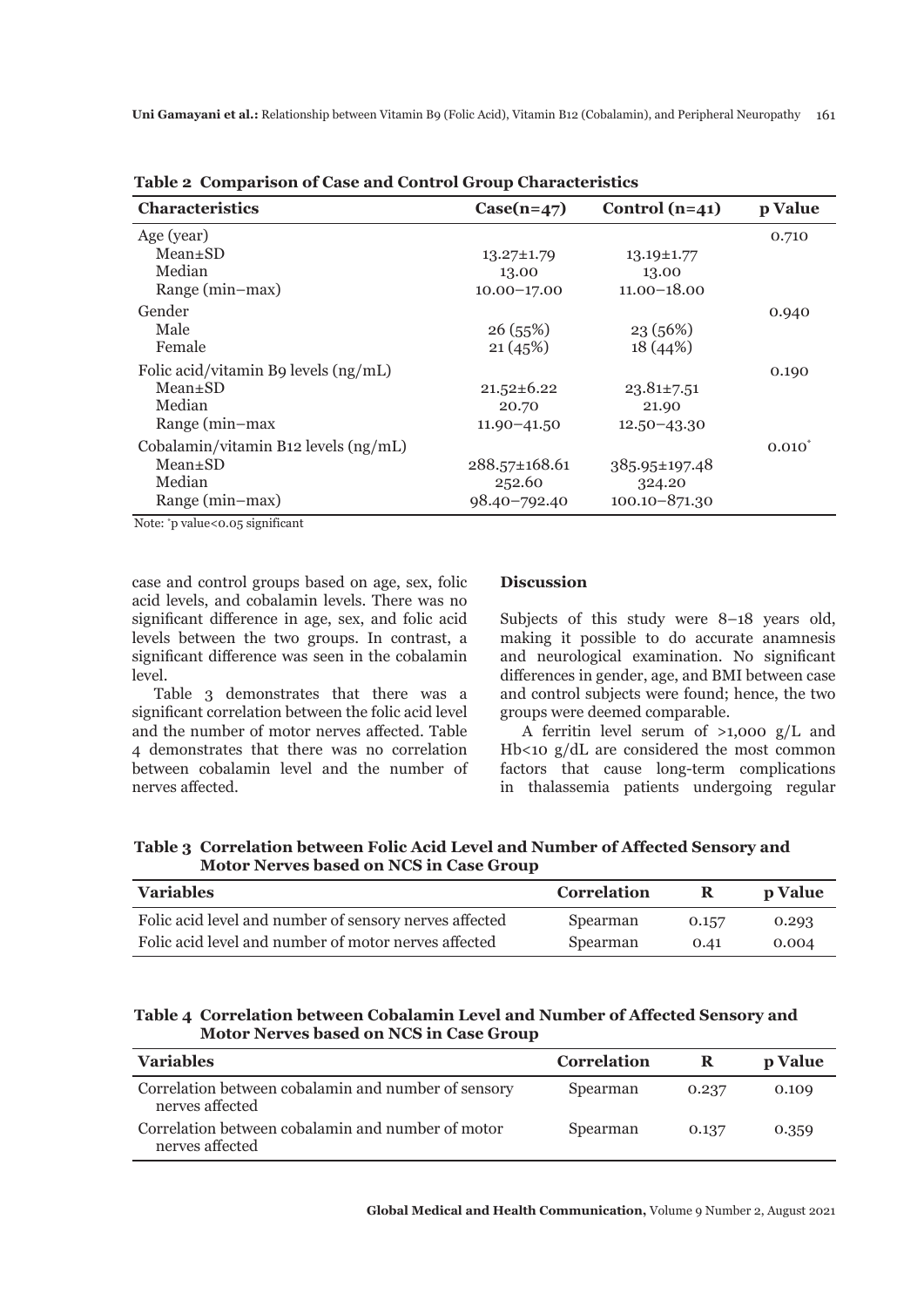transfusion and iron chelation treatment.<sup>11</sup> Peripheral neuropathy is one of the complications that can occur in this condition.<sup>12</sup> Decreased folic acid and cobalamin levels can be observed due to increased demand or high degradation of ferritin, which may become one of the causes of peripheral neuropathy.13–15

Vitamins B1, B6, folate, and B12 are micronutrients known to play essential roles in maintaining peripheral nerves. The mechanism of action of these vitamins is closely related, especially between folate and B12. These two vitamins should be examined simultaneously because they are related to the "remethylation pathway" process. Vitamin B12 is needed by the body to convert N5-methylene THF to THF. If there is a vitamin B12 deficiency, THF will be trapped in the form of N5-methylene THF, or known as "folate trapping," which causes folate deficiency.16 In this study, the levels of other B vitamins were not examined; thus, they become the confounding factor in the study. $2,16$ 

Folic acid levels were within normal limits among subjects in the case group of this study. There was no case of folic acid deficiency, and no significant difference was identified in folic acid levels between the case and control groups. It is different from the study by Patil and Mujawar<sup>17</sup> on 30 thalassemia patients and Asma et al.18 on 145 thalassemia patients. In Asma et al.18 study, the folic acid deficiency was seen in 10.3% of the subjects. This difference may be because the case group subjects in our study had taken folic acid supplements for a period of 3 to 14 years at a dose of 3 to 5 tablets/day or 3 to 5 mg/day with good adherence, while this is not clear in the study of Asma et al.<sup>18</sup>

Serum folic acid level examination is performed as an initial screening when deficiency is suspected; however, it does not reflect the longterm folic acid status. Folic acid concentration will increase five times from the normal value after four hours of oral intake of 1.6 mg folic acid supplement. In addition, serum folic acid levels can also be used as a marker of supplement intake.19 This study selected serum folic acid to be examined because it is easier and more efficient to work in bulk when compared to the red blood cell folic acid. There was a significant difference in cobalamin level between the case and control group, but the levels in both groups were still within normal limits.

This study found a significant relationship

between folic acid level and the number of motor nerves affected. The higher the folic acid level was, the lesser the number of motor nerves affected. This follows the findings of Kang et al.<sup>20</sup> stated that folic acid has a neurotrophic effect on myelin differentiation, proliferation, and repair by regulating the methylation process of deoxyribonucleic acid (DNA) in specific genes. It increases Schwann cells proliferation and migration and secretion of nerve growth factor (NGF) required for myelin repair.21 Sensory nerve regeneration is faster because it has >1 Schwann cell. In contrast, motor nerves regenerate more slowly because it is a myelinated nerve type with a larger axon size with only one Schwan cell.<sup>22</sup> Thus, folic acid levels are more significant in motor nerves when compared to sensory nerves.

Folic acid and cobalamin have an essential role in maintaining peripheral nerves. The two vitamins work together and are closely related. Cobalamin is a cofactor that plays an essential role in the folate cycle by converting N5-methylenetetrahydrofolate (N5-methylene-THF) into the active form of folate, tetrahydrofolate (THF). When cobalamin deficiency occurs, folate will be trapped in the form of N5-methylene-THF, which is known as "folate trapping".<sup>11</sup>

Folic acid and cobalamin play a role in the homocysteine metabolism process, which is an amino acid. The methionine metabolism may become toxic when it takes reactive oxygen species (ROS) that can cause nerve damage, especially in myelin.23 Cobalamin deficiency is established by examining a low serum cobalamin level of <200 ng/mL. Cobalamin levels in the subjects of this study were within normal limits. They were not associated with the presence of peripheral neuropathy nor the number of affected nerve fibers on NCS examination. A previous study by Asma et al.18 on 157 beta-thalassemia patients demonstrated that 28.6% of these patients experienced cobalamin deficiency.

This study did not include examinations of the levels of other B vitamins such as vitamins B1 and B6, which also play a role in peripheral neuropathy.

#### **Conclusions**

No relationship between folic acid level, cobalamin level, and peripheral neuropathy was identified in children with beta-thalassemia major in this study. However, there is a relationship between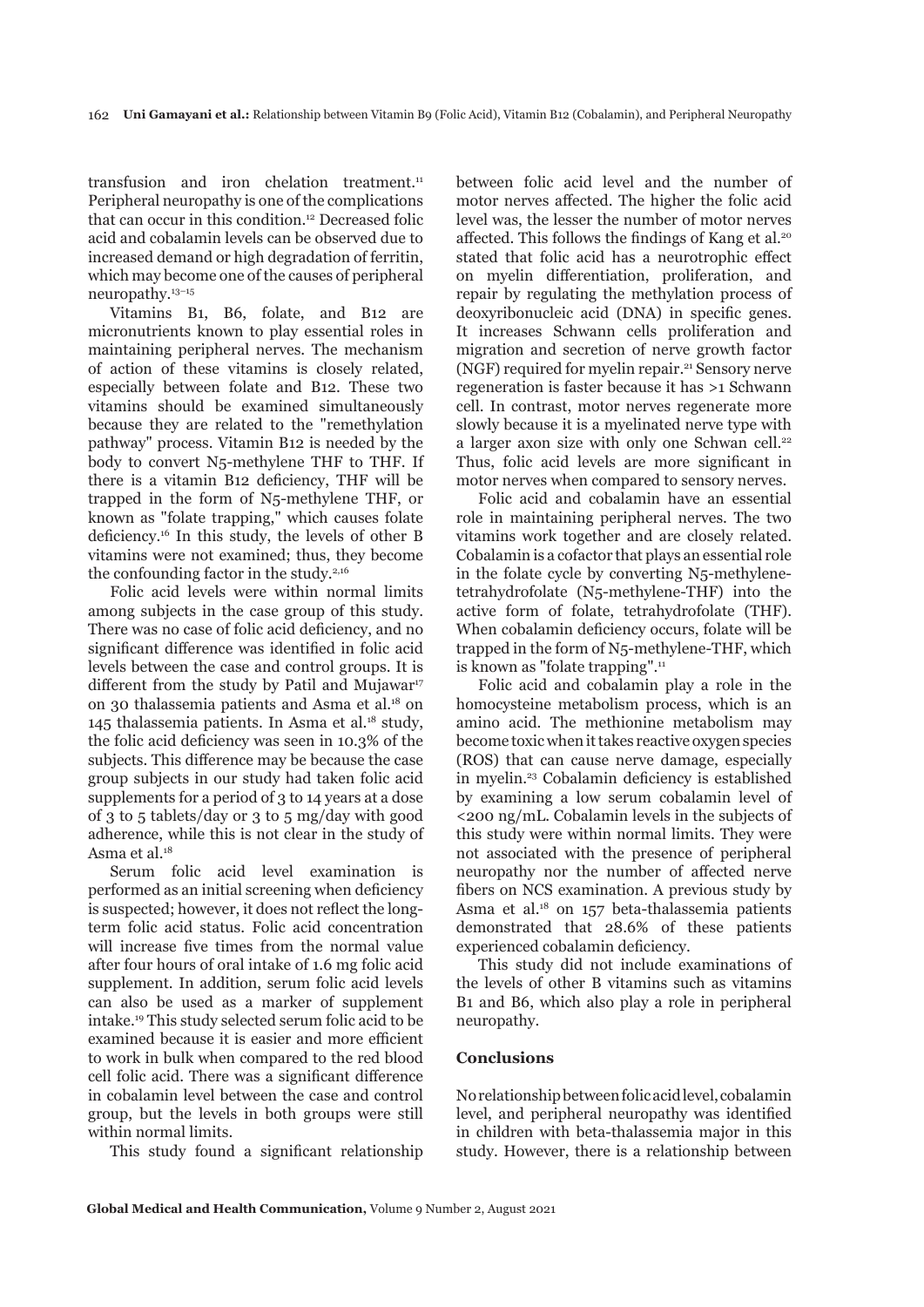folic acid level and the number of motor nerves affected based on the NCS examination.

## **Conflict of Interest**

All authors declare no conflict of interest.

## **Acknowledgment**

We would like to thank all the staff of Dr. Hasan Sadikin General Hospital, especially the staff of Thalassemia Clinic.

## **References**

- 1. Scellack G, Harirari P, Schellack N. B-complex vitamin deficiency and supplementation. S Afr Pharm J. 2015;82(4):28–33.
- 2. Hammond N, Wang Y, Dimachkie MM, Barohn RJ. Nutritional neuropaties. Neurol Clin. 2013;31(2):477–89.
- 3. Higgs DR, Engel JD, Stamatoyannopoulos G. Thalassaemia. Lancet. 2012;379(9813):373– 83.
- 4. RSUP Dr. Hasan Sadikin. WHO: 6–10% masyarakat Indonesia memiliki keturunan thalassemia [Internet]. Bandung: RSUP Dr. Hasan Sadikin; 2014 April 22 [cited 2021 May 6]. Available from: https://web.rshs.or.id/ who-6-10-masyarakat-indonesia-memilikiketurunan-thalassemia.
- 5. Panigoro R, Rakhmila LE, Sribudiani Y, Maskoen AM, Tjandraprawira KD. Thalassemia in Indonesia: screening program, diagnosis and research. Hemoglobin. 2019;43(6):305.
- 6. Bayhan T, Ünal Ş, Konuşkan B, Erdem O, Karabulut E, Gümrük F. Assessment of peripheral neuropathy in patients with β-thalassemia via electrophysiological study: reevaluation in the era of iron chelators. Hemoglobin. 2018;42(2):113–6.
- 7. Shah FH, Idrees J, Ali Shah ST, Khan R, Khan AT, Salman S, et al. Neurological deficits among beta-thalassemia patients and its possible therapeutic intervention: a comprehensive review. J Dow Univ Health Sci. 2020;14(2):83–90.
- 8. Oliveros O, Trachtenberg F, Haines D, Gerstenberger E, Martin M, Carson S, et al. Pain over time and its effects on life in thalassemia. Am J Hematol. 2013;88(11):939–43.
- 9. Dewi WKK, Gamayani U, Lailiyya N, Reniati

L, Sekarwana N. Hubungan kadar hemoglobin dan feritin serum dengan gambaran konduksi saraf pada anak talasemia beta mayor. Neurona. 2017;35(1):52–8.

- 10. Gamayani U, Putri FA, Lailiyya N, Fianza PI, Panigoro R. Neuropati perifer pada penyandang talasemia di Poliklinik Hemato-Onkologi RSUP Dr. Hasan Sadikin Bandung. Neurona. 2019;36(3):195–201.
- 11. Galanello R, Origa R. Beta-thalassemia. Orphanet J Rare Dis. 2010;5:11.
- 12. Porter J, Viprakasit V, Kattamis A. Iron overload and chelation. In: Cappellini MD, Cohen A, Porter J, Taher A, Viprakasit V, editors. Guidelines for the management of transfusion dependent thalassaemia (TDT). 3rd Edition. Nicosia: Thalassemia International Federation; 2014. p. 42–96.
- 13. Levi S, Taveggia C. Iron homeostasis in peripheral nervous system, still a black box? Antioxid Redox Signal. 2014;21(4):634–48.
- 14. Mishra AK, Tiwari A. Iron overload in beta thalassaemia major and intermedia patients. Maedica (Bucur). 2013;8(4):328–32.
- 15. Heidari M, Gerami SH, Bassett B, Graham RM, Chua AC, Aryal R, et al. Pathological relationships involving iron and myelin may constitute a shared mechanism linking various rare and common brain diseases. Rare Dis. 2016;4(1):e1198458.
- 16. Bhattacharyya S, Samuels MA. Toxic and metabolic disorders. In: Samuels MA, Ropper AH. Samuel's manual of neurologic therapeutics.  $q^{th}$  Edition. Philadelphia: Wolters Kluwer; 2017. p. 584–633.
- 17. Patil VW, Mujawar SA. Deficiency of folic acid, vitamin B12 and their correlation with ferritin in childhood β-thalassemia major. Curr Pediatr Res. 2010;14(2):111–4.
- 18. Asma S, Gereglioglu C, Erdogan AF, Yeral M, Kasar M, Boga C, et al. Prevalence of iron, folic acid and vitamin B12 deficiency in patients with thalassemia minor. Turk J Fam Med Prim Care. 2013;7(4):83–6.
- 19. National Center for Biotechnology Information, U.S. National Library of Medicine. Compound summary: folic acid [Internet]. Bethesda: U.S. National Library of Medicine; 2019 January 15 [cited 2021 May 6]. Available from: https://pubchem.ncbi. nlm.nih.gov/compound/135398658.
- 20. Kang WB, Chen YJ, Lu DY, Yan JZ. Folic acid contributes to peripheral nerve injury repair